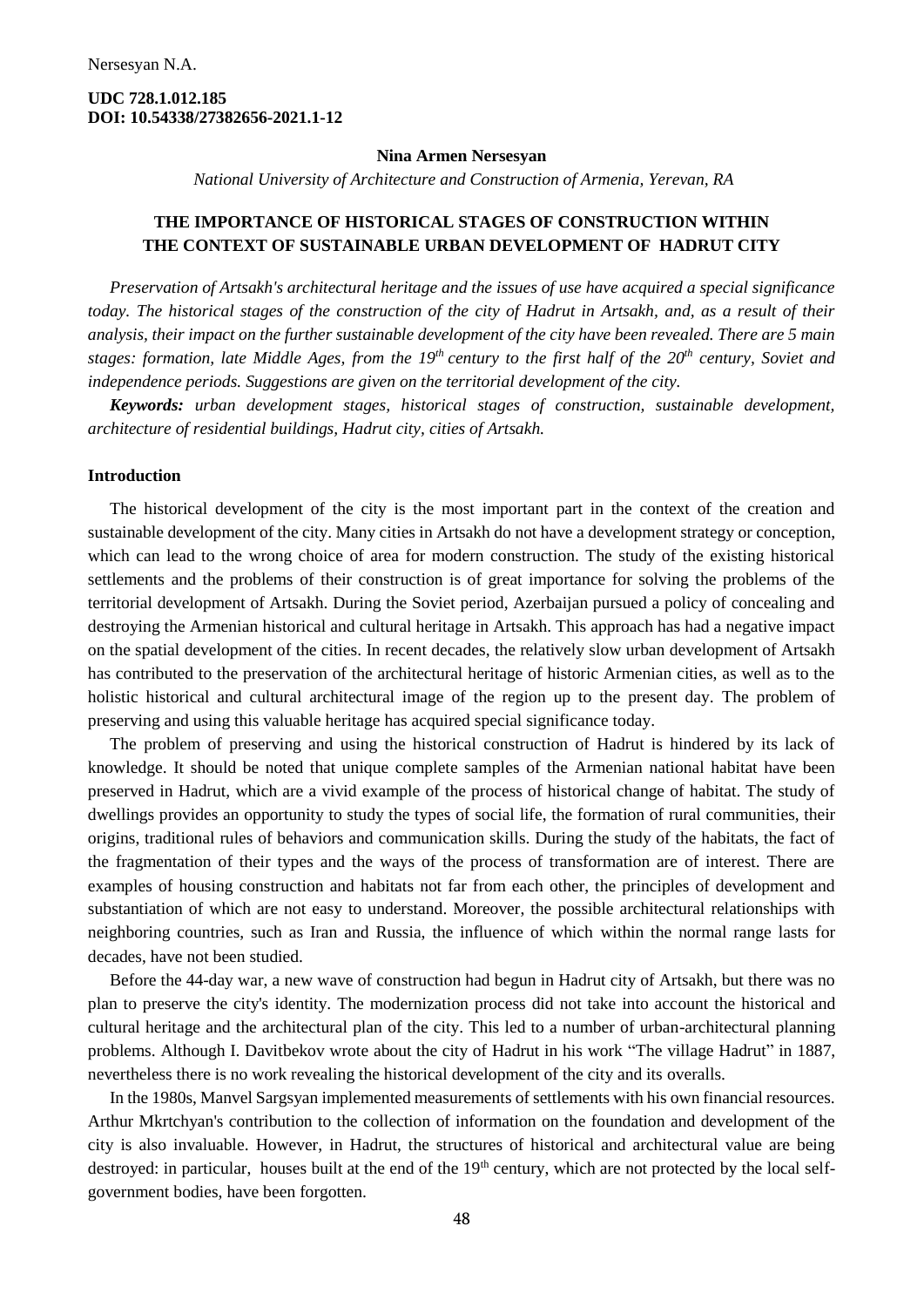### **Materials and Methods**

Materials and methods of the research are based on the study of archival, historical and literary materials and on the author's situational observations and analysis.

## **Results and Discussion**

In order to understand the stages of territorial development of Hadrut city, it is necessary to analyze the stages of city formation, historical development, external influences and other factors.

The period from the approximate formation of Hadrut to the present day can be divided into five stages, which include generalized historical events and the process of architectural planning development intertwined with the latter, as well as the constructions specific to each period.

### **First References and Formation. 14the -16th centuries**

The earliest reference on Hadrut known to us dates back to 1428. In that year, in the "Chgnavori qar" desert near the historical city of Yeghegis, the center of the historical Vayots Dzor, a gospel manuscript was copied. The gospel was penned by Yeghia, who, as it could be seen from the memoir, was originally from Hadrut<sup>1</sup>.

The manuscript was written "ի թվիս Հայոց ՊՀԷ" [1] which corresponds, as it has already been mentioned, to the year of 1428, that is, about 560 years ago. However, if we take into account that Father Yeghia wrote the manuscript in mature age, and he is from Hadrut only by origin, it would mean that the fact that Hadrut is not less than 600 years old is a historically documented fact. However, it is natural that the first reference does not mean that it immediately followed the establishment of the settlement. Newer or older references may be found in those unknown sources. There is evidence that during the construction the remains of the pagan period and khachkars (cross-stones) were found in Hadrut<sup>2</sup>. Unfortunately, they have not been studied at all.

According to the aforementioned information by Arthur Mkrtchyan, one can claim that the village of Hadrut was formed before the 15<sup>th</sup> century. However, very few architectural structures, mainly the ruins of castles and churches, have been preserved from this period. It is noteworthy that the fragments of dozens of monuments found during field observations refer to both pagan and early Christianity periods as well as the Middle Ages. According to the description of Hadrut in Sh. Mkrtchyan's book "Historical and Architectural Monuments of Nagorno Karabakh", five main buildings that had been typical to Hadrut are highlighted, Hin Hangstaran, Ghalin Band, Tschakhach Ghalay, Vnesa Ghalay, Spitak Khach Monastery<sup>3</sup>.

The Hin Hangstaran, is now partially preserved and is located in the western part of the village. Tombstones without records indicate their pagan origin. According to Sh. Mkrtchyan, only two tombstones were found, on which a cross was engraved. The latter also mentioned that in the 19<sup>th</sup> century these tombs were called "Krapashti hangstaran"(Idolater's cemetery) among the people.

In the northeastern part of the village is the Ghalin Band (entrance to fortress) castle with towers, which is not preserved now.

About 1.5 *km* away from the previous one, on the slope of a small hill, there are the ruins of another fortress called "Tstsakhach Ghalay". Once there was a great need for water in this fortress. This is evidenced by the fact that water from the village of Shaghakh (Saren-Shen) was brought artificially by the inhabitants of that time, as evidenced by the remnants of clay pipes, which here are called "Tyungi". The tomb of the owner of this castle Velijan, is located near the Church of White Cross. The tombstone was laid by Velijan's son Khumar in 1527 [2].

To the northwest of the village, on a high forested "Vnesa-mountain", there is another ancient fortress called "Vnesa Ghalay". This means that it belonged to the owner of that time Vanes (Hovhaness). Only the halfruined church and the walls of the former building remained now.

<sup>1</sup> A.A. Mkrtchyan, Arrajin hishatakut'yunnery Hadrut'i masin (unpublished manuscript). Hadrut, 1987, p.150 (in Armenian).

 $<sup>2</sup>$  Ibid.</sup>

<sup>3</sup> Arts'akhi k'artezagirk'. [http://www.raa-am.com/raa/pdf\\_files/169.pdf](http://www.raa-am.com/raa/pdf_files/169.pdf)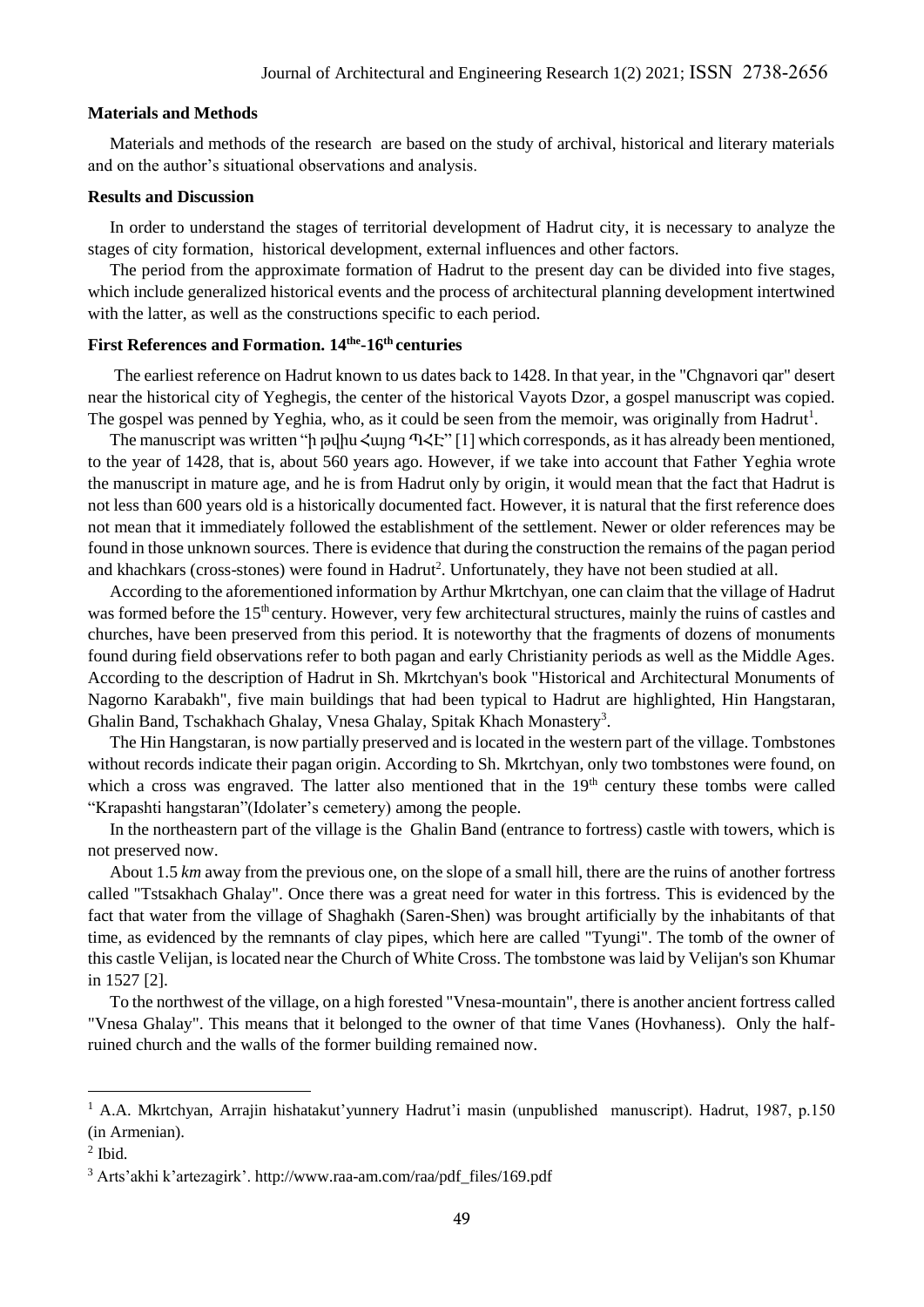Nersesyan N.A.

Spitak Khach Monastery is located a few hundred meters south of Hadrut, near a village called Vank, which is now part of the city of Hadrut. The village has been given that name probably because it is close to the monastery. And the monastery complex has existed since the 14<sup>th</sup> century [3]. The exact date of the construction of the church is unknown. However, it should be assumed that it was built in the 14<sup>th</sup> century at the latest, since it contains many traces of the 14<sup>th</sup> century. For example, the inscription of the cross under the north arch inside the temple: "Ես Սիրաւք կանգնեցի զխաչս հաւր իմոյ Խութլափի թվ. ՉՁԲ (1333)" [4].

These 5 architectural structures date back to the same period,  $13<sup>th</sup>$ -16<sup>th</sup> centuries, they surround Hadrut, but only the Spitak [Khach](https://hy-m-wikipedia-org.translate.goog/wiki/%D5%8D%D5%BA%D5%AB%D5%BF%D5%A1%D5%AF_%D5%AD%D5%A1%D5%B9_%D5%BE%D5%A1%D5%B6%D6%84?_x_tr_sl=hy&_x_tr_tl=en&_x_tr_hl=en&_x_tr_pto=ajax,sc,elem,se) Monastery has been preserved. Another reference on Hadrut is found in another manuscript of the Gospel written about 150 years ago from the previous one, which is now kept in the manuscript repository of the Zmmar Monastery near Jerusalem. This manuscript was already copied in Hadrut by Hieromonk Abraham in 1584<sup>4</sup>.

The manuscript already proves that in the 16<sup>th</sup> century Hadrut was a famous settlement, the center of writing, that is, there was some famous building here<sup>5</sup>, probably it was the church in the old cemetery, which can be supposed to have been a writing center.

This conclusion is confirmed by the fact that other manuscripts written in the villages of Tyak-Taghaser are known from the  $16<sup>th</sup> - 17<sup>th</sup>$  centuries. It is natural that these villages, being located very close to each other, were in close contact<sup>6</sup>.

Based on this information, the outline of Hadrut of that period is presented, including a number of constructions that were described in the work "The village Hadrut" written by I. Davitbekov in 1887 (Fig. 1).



**Fig. 1.** *Hadrut outline in the 16th century according to historical sources and location of castles*

## **Late Middle Ages. 17th -18th centuries**

There is no complete information about the architecture of Hadrut in the  $17<sup>th</sup>$ -18<sup>th</sup> centuries, but various famous people visited Hadrut and referred to the fact that the village was developed compared to the

5 Ibid.

<sup>4</sup> A.A. Mkrtchyan, Hadrut'i ants'yalits' (unpublished manuscript). Hadrut, 1987, p.96 (in Armenian)..

<sup>6</sup> Ibid.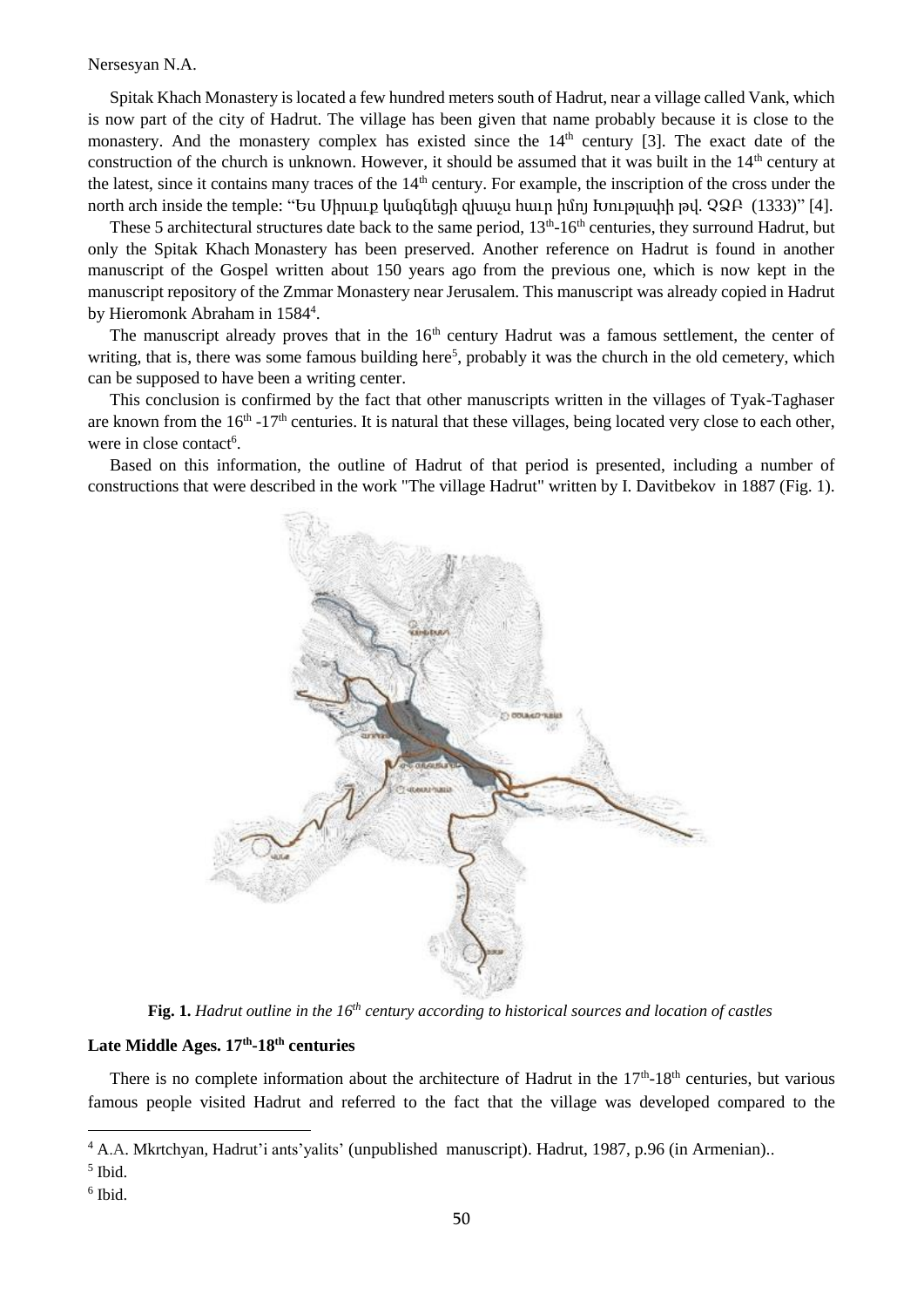surrounding villages. The aforementioned information indicates that already in the 18<sup>th</sup> century Hadrut was a well-known settlement and was famous outside Artsakh.

St. Harutyun Church is located in the historically formed part of Hadrut – in the circle of old buildings. According to some sources, it is a large and durable structure, the roof of which is covered with polished semicircular stone slabs.

This church was built in 1621. Polished stones and cross-stones belonging to the ancient monastery, which are typical to the  $12<sup>th</sup>$ -14<sup>th</sup> centuries are used inside the walls [2].

Ancient Hadrut was surrounded by a number of defensive fortress-castles. In the north-east, the traces of the old fortress named "Berdi mutq" have been preserved, separate parts of walls and towers of "Tstsakhach" fortress in the south, "Vnesaberd" in the north, "Tsoraberd" in the southeast have also been preserved. Hadrut, along with the province, has been repeatedly destroyed by Persians, Arabs, Seljuk Turks, Tatar-Mongols and Ottoman Turks, but has always been rebuilt. This is evidenced by the lithographs of Spitakakhach Monastery, Shakhkakh, Shinategh, Anapat, St. Harutyun, St. Astvatsatsin, Grigor the Illuminator, Amenaprkich, St. Grigor monasteries and churches  $(9<sup>th</sup>-17<sup>th</sup>$  centuries) and many other monuments in Hadrut and the surrounding villages [2].

The conducted researches allow to restore the outline of Hadrut in the  $17<sup>th</sup>$ -18<sup>th</sup> centuries (Fig. 2).



**Fig. 2.** *Hadrut outline in 17th -18th centuries*

## **The period from the 19th century to the first half of the 20th century**

The 19<sup>th</sup> century was especially conducive to the prosperity of Hadrut, after the unification of Eastern Armenia with Russia, when the population of the barracks quadrupled over several decades.

In the past, Hadrut was not so different from surrounding villages, but since the establishment of the military unit, some residents were able to earn much money by delivering various supplies for the headquarters.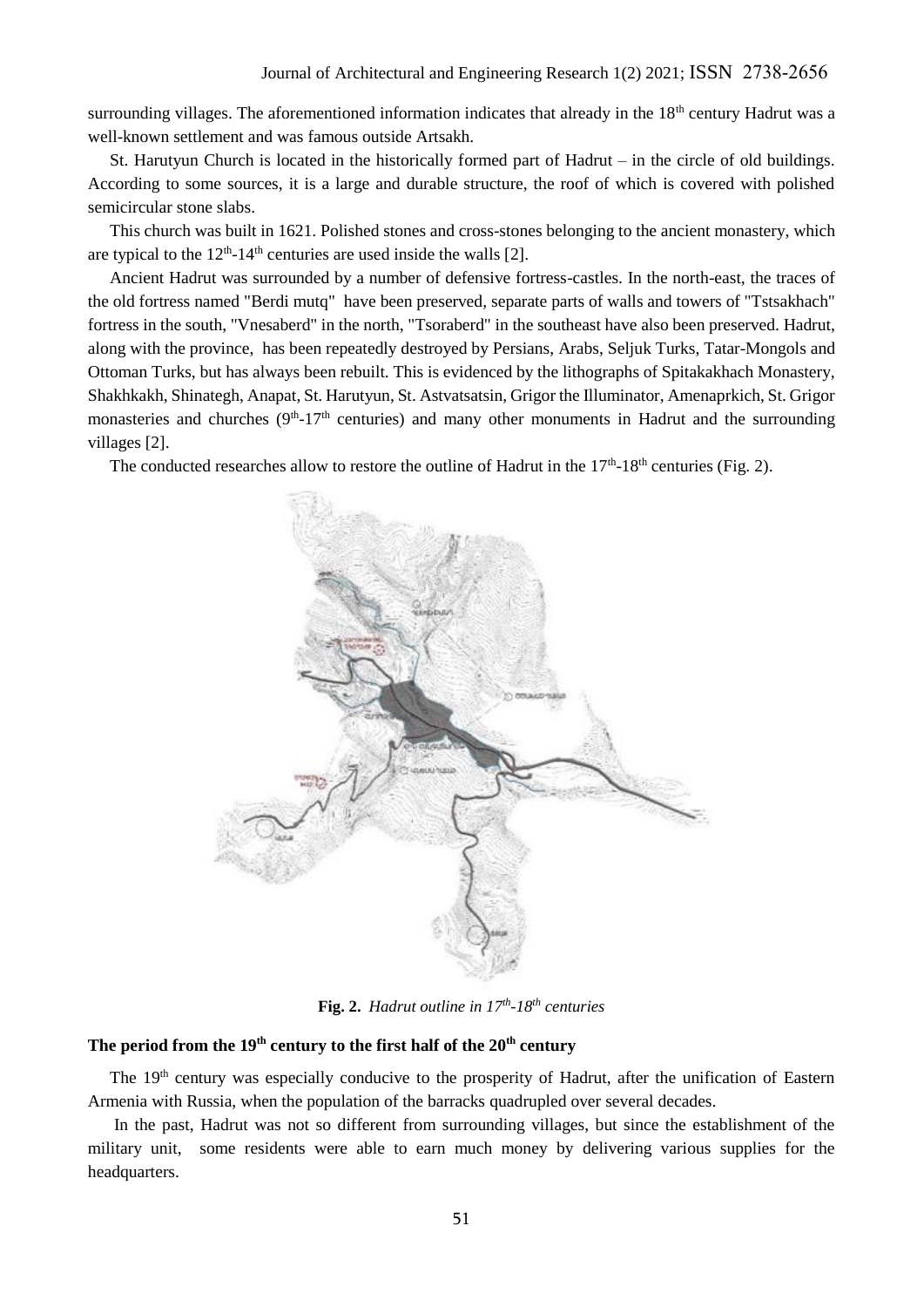#### Nersesyan N.A.

Such residents began to build one-storey and two-storey houses with tin roofs to the best of their abilities. But the houses of the ordinary people were built under a conical roof leaning on wooden pillars. The pillars were arranged very close to each other, so that from a distance it seemed to be a common wall, and the conical openings for light and smoke penetration were also visible. The surrounding forest, stones, sand and clay, as well as a small amount of fired brick were a source of construction materials. The forest is located 10-15 *km* west of Hadrut, and the other materials were obtained directly from Hadrut [5,6].

On the whole, there was only one street in the village, that started from the headquarters (military unit) and before reaching the middle of the village, it was narrowed, not allowing to pass with a carriage. The remaining streets were narrow alleys paved with tiles.

Thus, although Hadrut was not a provincial center, it played an important administrative role in the life of the province. This circumstance made a great contribution to the development of the settlement. And it is not accidental that in 1880 a telegraph office was opened in Hadrut, and in 1885 a pharmacy and a four-bed patient reception center, which served the entire province of Jabrayil.

The cultural life of the settlement is marked by the fact that in 1879 аn Armenian parish school was opened in Hadrut, and two years later also a Russian two-class school.

Later, in 1912, due to the efforts of the teacher of the Armenian school in Hadrut S. Nazaryan, a branch of the Armenian Benevolent Society of Caucasus was created, one of the first actions of which was the opening of a library-reading hall. The economic life of Hadrut was becoming more active. A silk factory was established in 1877 (Fig. 3).



**Fig. 3.** *Hadrut outline according to the construction carried out from the 19th century to the first half of the 20th century*

The settlement was gradually becoming bigger and the population was growing. If in 1823 the population in Hadrut was only 229 people, then at the beginning of the  $20<sup>th</sup>$  century it had increased tenfold reaching 2,300. Along with the administrative, economic and cultural development and growth of Hadrut, the settlement and life of the inhabitants were improving. In 1819, the St. Harutyun church of the village was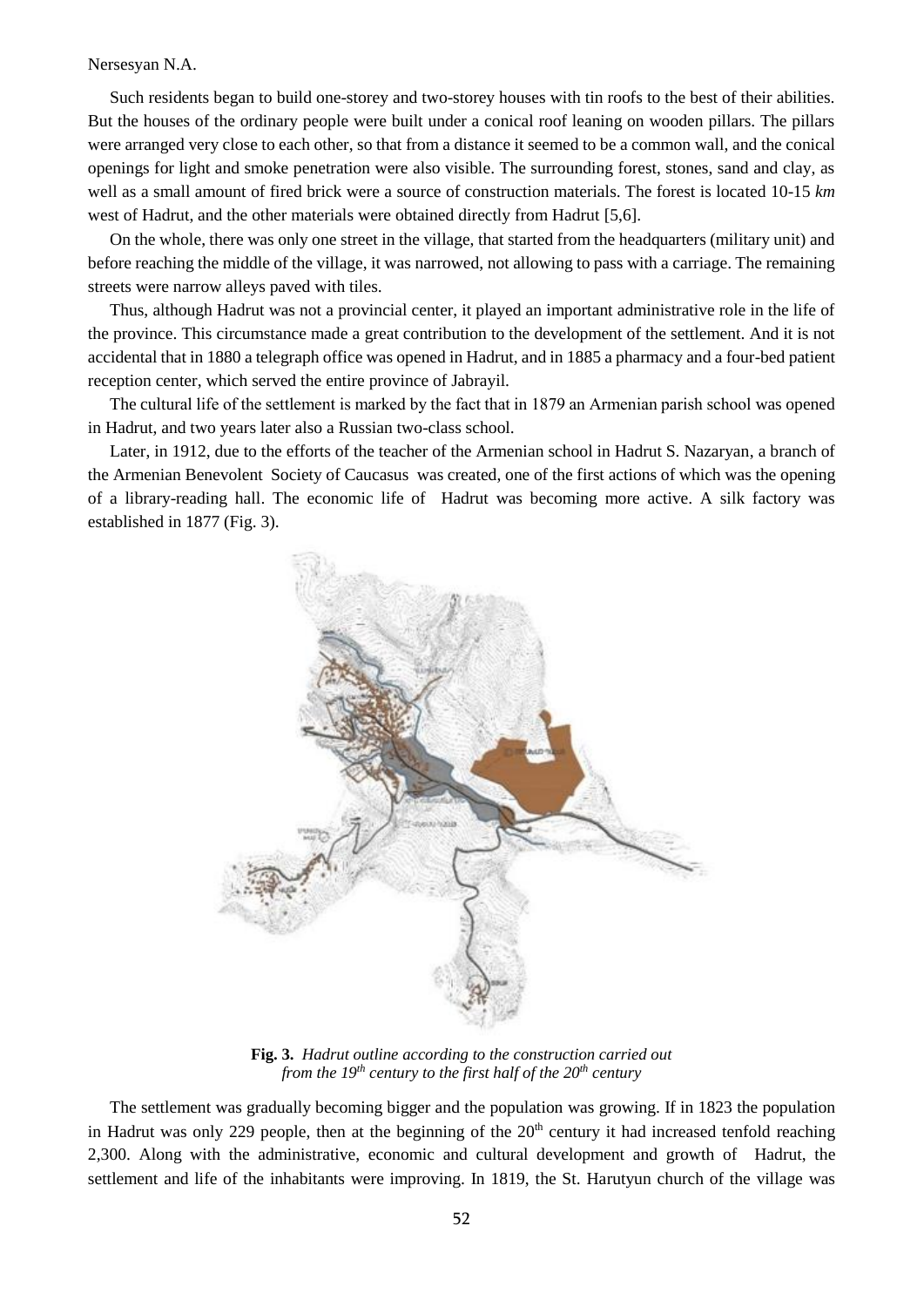renovated - a dome was installed on it<sup>7</sup>. In 1900 a spring was built, in 1908 a two-span bridge was built on the river passing by the settlement near Khor Aghbyur, the central street was tiled, buildings of Armenian and Russian schools and administrative buildings were constructed. Residents began to build one-storey and twostorey town-like houses, furnishing them with European furniture.

The available materials allow us to claim that at the beginning of the  $19<sup>th</sup>$  and  $20<sup>th</sup>$  centuries, Hadrut was one of the most famous settlements in Artsakh after the city of Shushi (Fig. 3). In the 19<sup>th</sup> century, Hadrut was constructed on a regular planned basis. The old part of the settlement is still visible today. From the lower part of the regional center to the upper cemetery, on both sides of the street, valuable one- or two-storey balcony houses and shops of folk architecture are preserved. According to the formed list, their number reaches about 300 [2].

## **Soviet period. 20th century**

In 1918, the people of Hadrut showed strong resistance to Turkish forces attacking Zangezur. After the Sovietization, Hadrut was forcibly incorporated into the Azerbaijani SSR, and deprived of the possibility of its development. Almost all industrial enterprises were closed, hundreds of hectares of fertile mulberry orchards were cut down or uprooted, and a number of buildings were demolished.

Later, a number of buildings were built in Soviet times. These include the House of Culture, built in 1980, the Cinema in 1971, the Winery in 1960, the Editorial building in 1950 and the Museum building in 1930 (Fig. 4).



**Fig. 4.** *Hadrut Outline during the Soviet era*

## **Independence period. 1990 – today**

Thanks to the Karabakh movement of 1988, the population of Hadrut experienced a national revival. Residents of the city fought together with the Armenians of Artsakh for their freedom. Indeed, over the past

<sup>7</sup> List of monuments. http://www.monuments.nkr.am/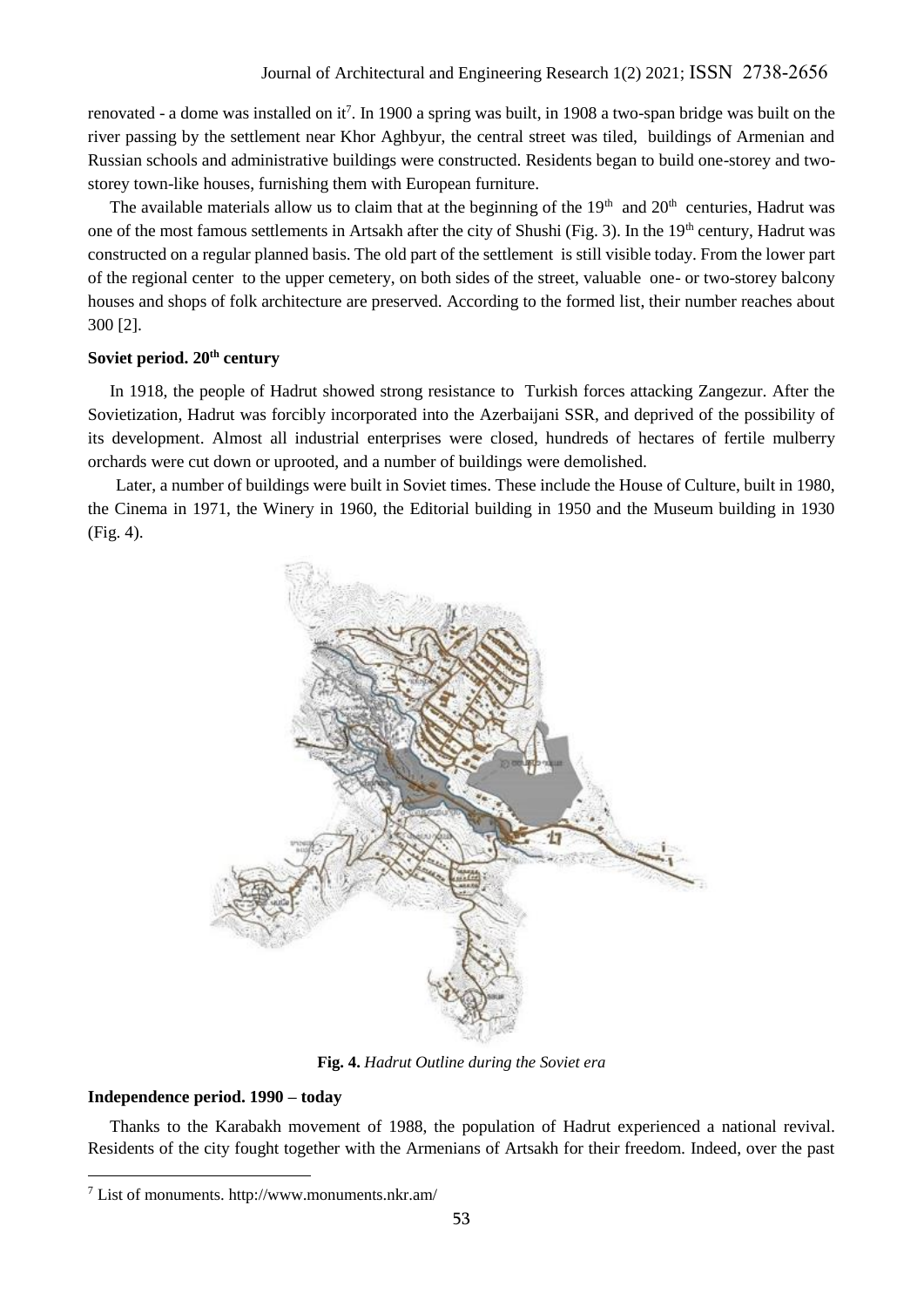30 years, some buildings that do not fit into the urban landscape have been constructed, but the city has entered a new stage of development (Fig. 5).

Due to the 2020 war, the city of Hadrut was handed over to the Republic of Azerbaijan, as a result of which the Artsakh Republic lost its territorial integrity, as well as the possibility for the further study of the architecture for an indefinite period of time.



**Fig. 5.** *Hadrut Outline after independence*

## **Conclusion**

As a result of the research and analysis, five main stages of urban development are distinguished together with the existing architectural monuments belonging to each of them:

- First references and formation:  $14<sup>th</sup>$ -16<sup>th</sup> centuries
- Late Middle Ages:  $17<sup>th</sup>$ -18<sup>th</sup> centuries
- The period from the  $19<sup>th</sup>$  century to the first half of the  $20<sup>th</sup>$  century
- Soviet period. 20<sup>th</sup> century
- Independence period․ 1990 today

The architecture of this ancient settlement, which has a great historical value has not received due attention, and currently systematic research is hampered by the destruction caused by the war and the occupation of the territory by Azerbaijan.

However, in case of solving geopolitical problems, taking into account the above-mentioned circumstances, all further construction works should be relocated to another area, in order not to damage and interrupt the panorama of the old city by modern construction (Fig. 6).

It is proposed to expand the city to the south-east and north-west, where it is possible to develop the city without damaging the panorama of the old district. Analysis of the historical stages of Hadrut construction makes it possible to make a correct and justified choice of territories for further development of Artsakh cities through such methods and study [7].